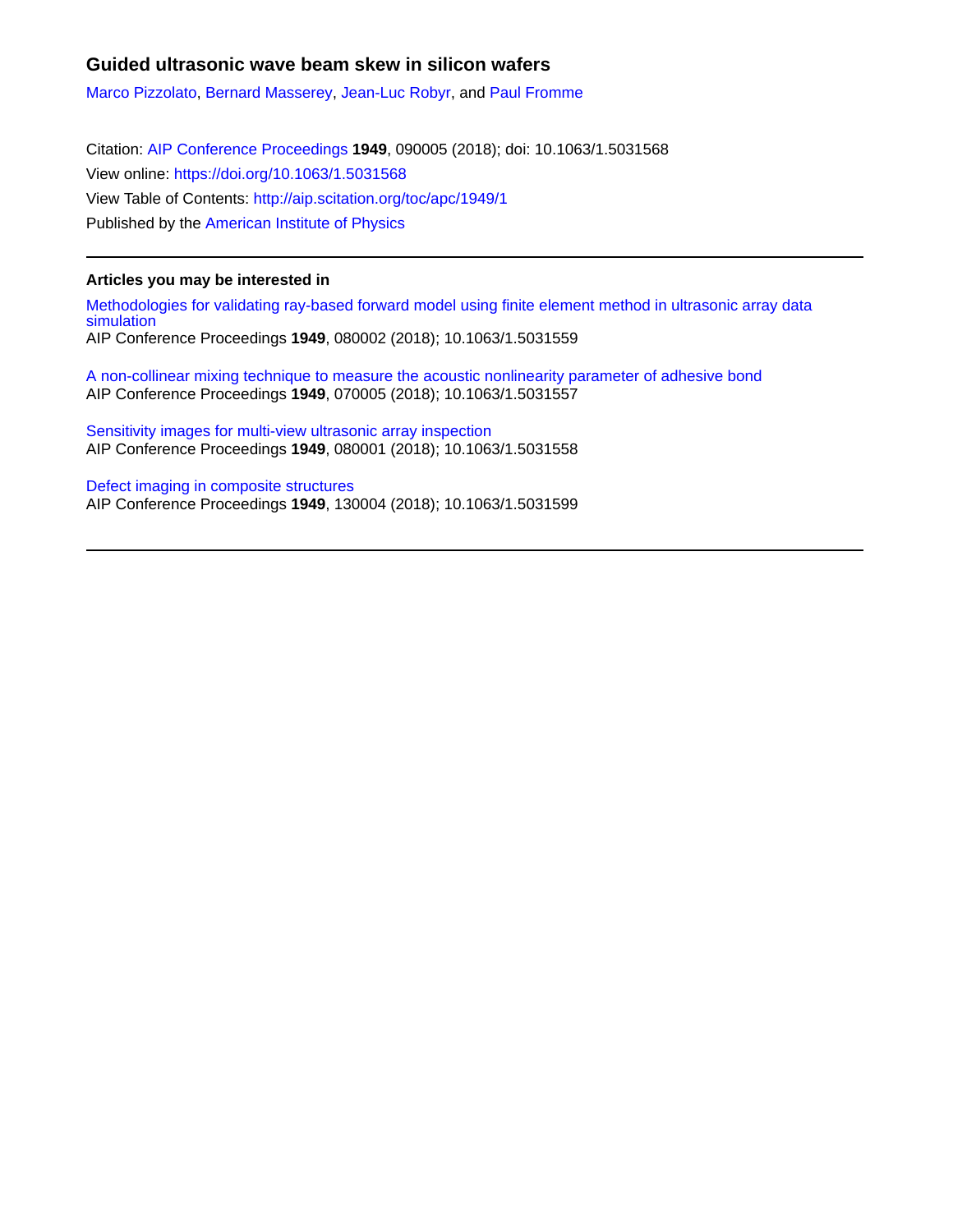# **Guided Ultrasonic Wave Beam Skew in Silicon Wafers**

Marco Pizzolato<sup>1</sup>, Bernard Masserey<sup>1</sup>, Jean-Luc Robyr<sup>1</sup>, Paul Fromme<sup>2a</sup>

<sup>1</sup> Department of Mechanical Engineering, University of Applied Sciences, Fribourg, Switzerland <sup>2</sup> Department of Mechanical Engineering, University College London, WC1E 7JE, UK

#### *ap.fromme@ucl.ac.uk*

**Abstract.** In the photovoltaic industry, monocrystalline silicon wafers are employed for solar cells with high conversion efficiency. Micro-cracks induced by the cutting process in the thin wafers can lead to brittle wafer fracture. Guided ultrasonic waves would offer an efficient methodology for the in-process non-destructive testing of wafers to assess micro-crack density. The material anisotropy of the monocrystalline silicon leads to variations of the guided wave characteristics, depending on the propagation direction relative to the crystal orientation. Selective guided ultrasonic wave excitation was achieved using a contact piezoelectric transducer with custom-made wedges for the  $A_0$ and S0 Lamb wave modes and a transducer holder to achieve controlled contact pressure and orientation. The out-ofplane component of the guided wave propagation was measured using a non-contact laser interferometer. The phase slowness (velocity) of the two fundamental Lamb wave modes was measured experimentally for varying propagation directions relative to the crystal orientation and found to match theoretical predictions. Significant wave beam skew was observed experimentally, especially for the S<sub>0</sub> mode, and investigated from 3D finite element simulations. Good agreement was found with the theoretical predictions based on nominal material properties of the silicon wafer. The important contribution of guided wave beam skewing effects for the non-destructive testing of silicon wafers was demonstrated.

**Keywords:** Elastic Anisotropy, Lamb Wave Modes, NDE, Skew Angle, Phase Slowness **PACS:** 43.20.Mv, 43.35.Zc, 43.35.Cg

#### **INTRODUCTION**

Solar photovoltaic electricity generation is an important renewable energy source. In order to improve its competitiveness, higher conversion efficiency and lower production costs of the solar panels are required. This relies on the improvement of the production processes to obtain thinner silicon wafers, which are very fragile. The minimum wafer thickness is in practice determined by the breakage rates due to small cracks induced during the wafer sawing and final assembly [1]. Several non-destructive testing methods have been considered for the inline detection of cracks and structural defects in silicon wafers during the manufacturing process, including thermography, impact testing, ultrasonics, and photo-luminescence imaging [2, 3]. Guided ultrasonic waves can propagate over long distances [4, 5] and have been proposed for the monitoring of silicon wafers during the production process. Damage detection in metallic structures was achieved using high frequency guided waves [6, 7]. Non-contact laser excitation and measurement of the fundamental Lamb wave modes was used for crack detection in silicon wafers [8]. Monocrystalline and polycrystalline silicon wafers for solar cells were tested using non-contact air-coupled transducers to detect cracks [9].

The energy focusing of longitudinal and transverse ultrasonic waves in anisotropic materials can be theoretically predicted [10]. The velocity dependency on the wave propagation direction relative to the crystallographic orientation in thick silicon plates was measured and compared to theory [11]. The anisotropic material properties can be obtained from an inversion of experimental results [12]. The zero group velocity of guided waves in silicon wafers was measured using a line laser source, showing amplitude and cut-off frequency variation for directions with different stiffness [13]. Guided wave propagation in silicon wafers was measured to study the variation in arrival time and amplitude with propagation direction [14]. Similarities exist to the guided wave propagation in composite plates [15], where the energy concentration [16] and mode focusing was studied [17]. The influence of the anisotropic material properties on the angular dependency of the wave propagation characteristics in thin monocrystalline silicon wafers was investigated [18]. The fundamental guided wave modes (A0 and S0) were excited using a wedge transducer and measured using a non-contact laser interferometer. Experimental results were compared to Finite Element (FE) simulations.

> *44th Annual Review of Progress in Quantitative Nondestructive Evaluation, Volume 37* AIP Conf. Proc. 1949, 090005-1–090005-8; https://doi.org/10.1063/1.5031568 Published by AIP Publishing. 978-0-7354-1644-4/\$30.00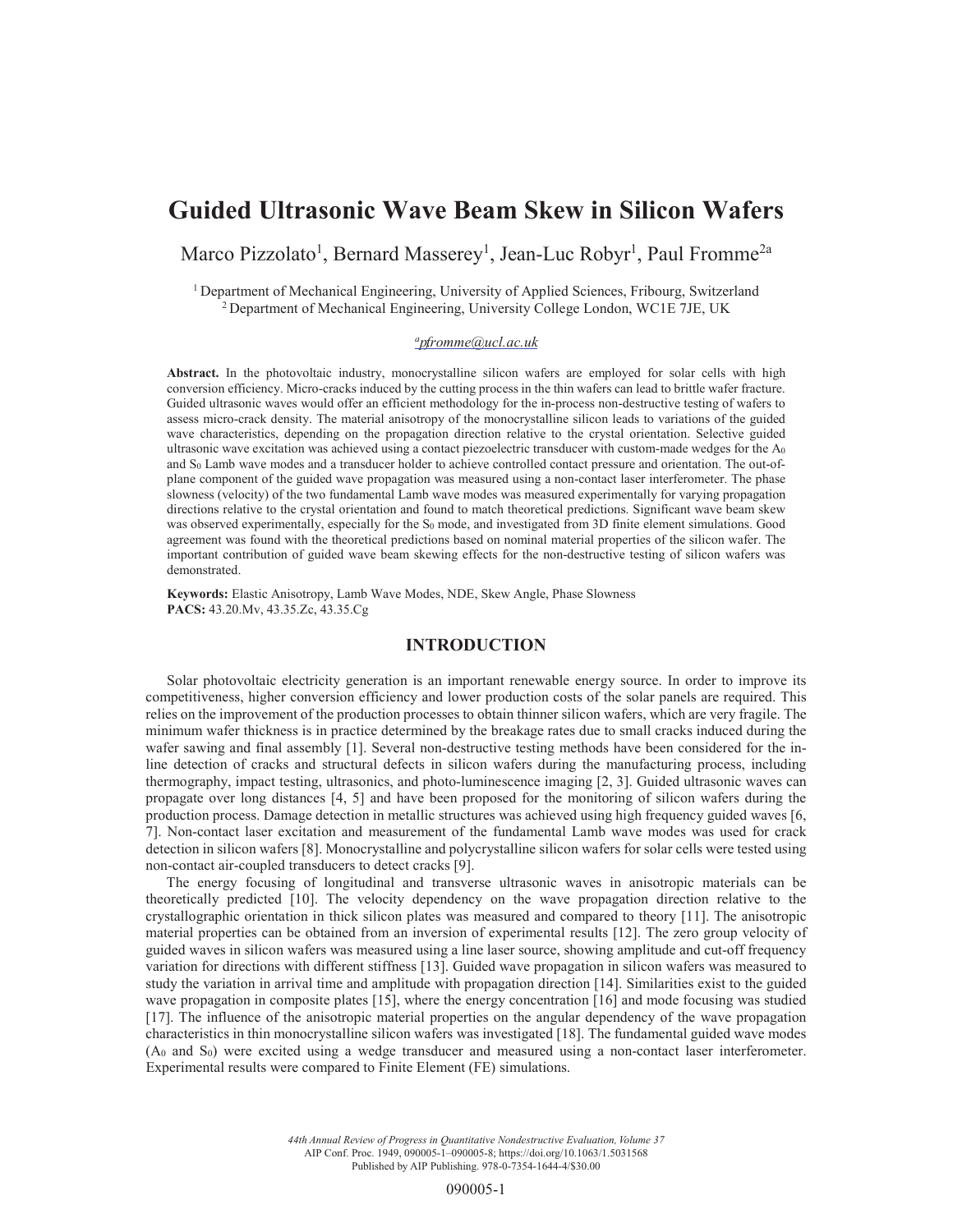

**FIGURE 1.** Phase velocity dispersion curves of fundamental A<sub>0</sub> and S<sub>0</sub> modes for monocrystalline silicon wafer. Dispersion curves computed for principal crystallographic directions <100> (solid) and <110> (dashed). Vertical line (dash-dotted) represents frequency thickness product for 5 MHz excitation in 380 μm thick wafer.

#### **GUIDED WAVE PROPAGATION IN ANISOTROPIC MEDIA**

The anisotropic material properties of silicon result in a dependency of the guided ultrasonic wave characteristics on the propagation direction relative to the crystal orientation. The group and phase velocities of the  $A_0$  and  $S_0$  Lamb modes were calculated using Disperse [19] for a 380  $\mu$ m thick silicon wafer (stiffness constants for <100> orientation, corresponding to azimuth angle  $\varphi = 0^{\circ}$  (C<sub>11</sub> = 165.70 GPa, C<sub>12</sub> = 63.90 GPa,  $C_{44}$ =79.56 GPa). The phase velocities of the A<sub>0</sub> and S<sub>0</sub> modes for the <100> and <110> crystal orientations are shown in Fig. 1. For the <110> direction, which has the highest stiffness, higher phase velocities will be observed. The frequency thickness product of the 5 MHz excitation frequency and 380 μm wafer thickness, which corresponds to our experimental conditions, is indicated in Fig. 1. At this frequency thickness product, the phase velocity of the A0 mode varies by approximately 3% between the two crystal orientations, while a larger direction dependent difference of 10% can be observed for the  $S_0$  mode. The theoretically predicted phase slowness (inverse of phase velocity) as a function of the propagation direction is shown as the solid line in Fig. 2. It exhibits the 45° symmetry of the silicon material anisotropy, with lower phase slowness (higher phase velocity) at 45° than at 0° and 90°.



**FIGURE 2.** Phase slowness curves for (left) A<sub>0</sub> mode and (right) S<sub>0</sub> mode in 380 μm thick silicon wafer, 5 MHz frequency;  $\leq$ 100> orientation corresponds to azimuth angle  $\varphi = 0^\circ$ ; solid: theoretical calculation; dots: experimental measurement.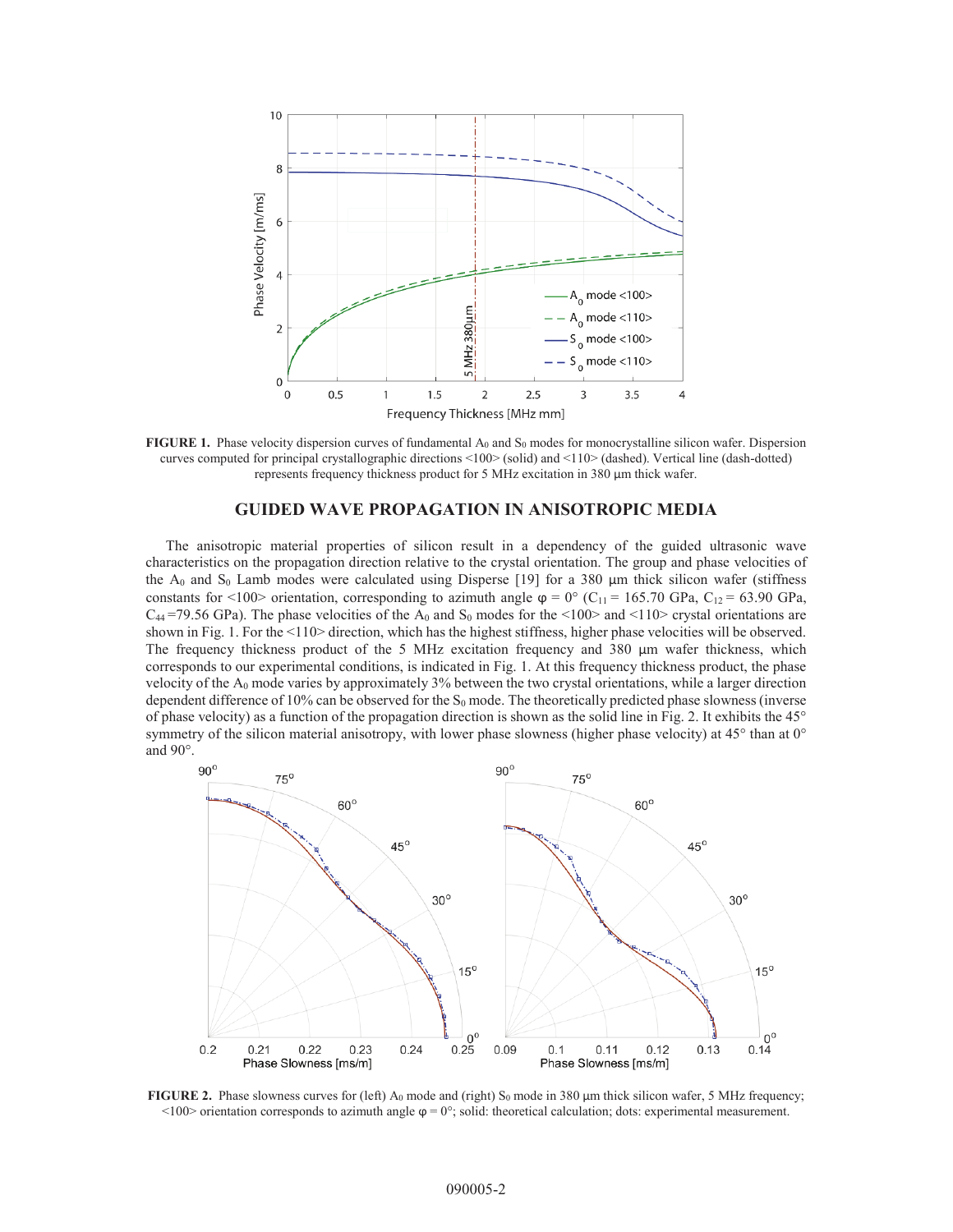

**FIGURE 3.** Wafer holder with silicon wafer disc, fixated by T-slider and screws, allowing angular rotation with 0.5° step size.

## **EXPERIMENTAL SETUP**

Experimental measurements were conducted in boron doped single crystal silicon wafers with <100> crystallographic orientation, 100 mm diameter and 380 μm nominal thickness. The silicon wafers were held by a custom-made holder (Fig. 3) to reduce the risk of wafer breakage and to allow precise angular orientation of the wafer with an accuracy of approximately 0.5°. Guided wave excitation was achieved using custom-made nylon wedges with a commercial piezoelectric transducer. Wedges were manufactured with respectively 41° (A<sub>0</sub> mode) and  $19^\circ$  incident angles (S<sub>0</sub> mode) to selectively excite each of the first fundamental Lamb modes. Figure 4 shows the second holder developed and manufactured to control the contact pressure and orientation of the angle beam transducer relative to the silicon wafer.



**FIGURE 4.** Two versions of the developed angle beam transducer holders that control the contact pressure and orientation relative to the silicon wafer.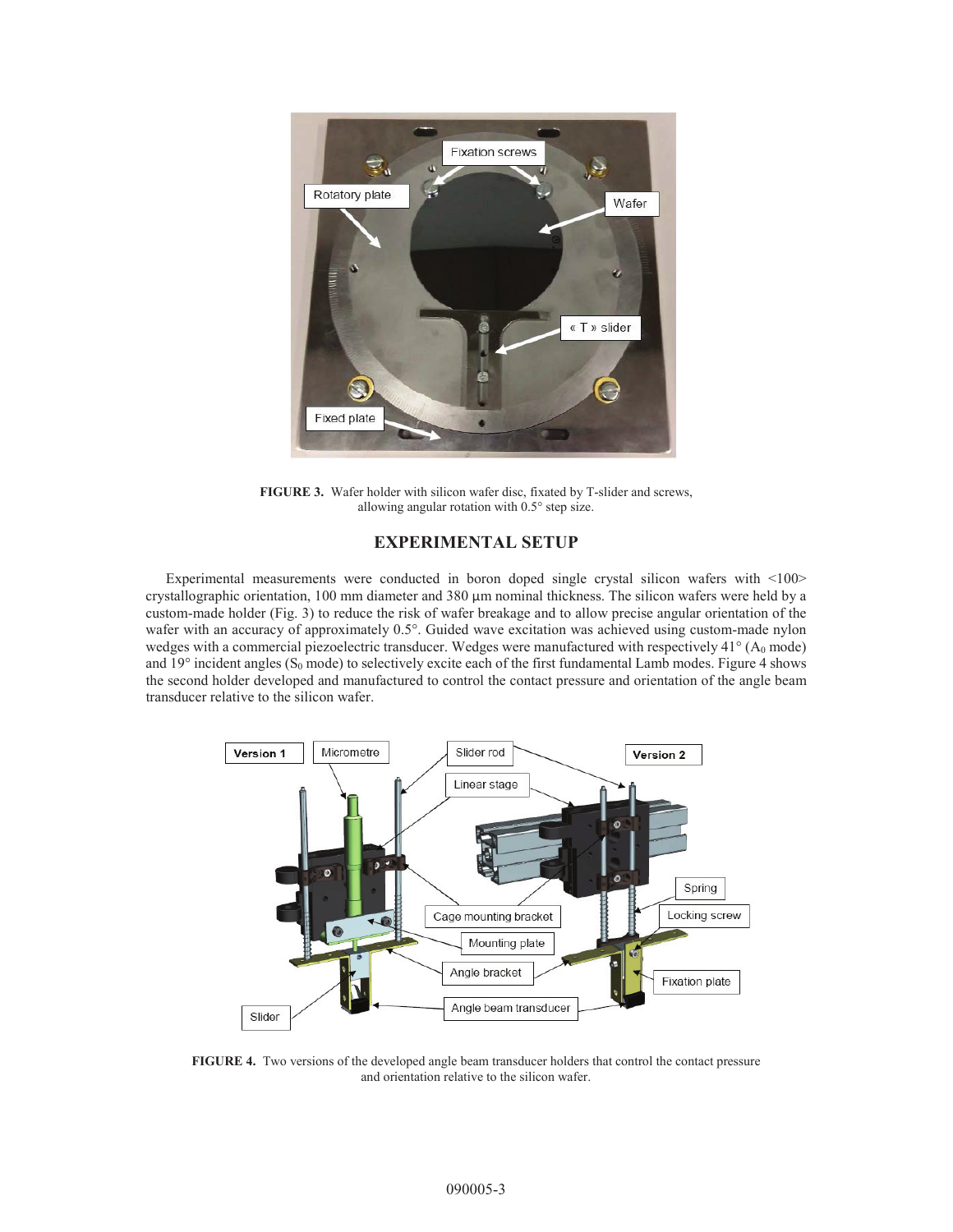The narrowband excitation signal had a center frequency of 5 MHz and consisted of 12 cycles in a Hanning window. The signal was generated using an arbitrary function generator, amplified using a power amplifier, and applied to the angle beam transducer. The velocity of the out-of-plane displacement was measured using a noncontact laser interferometer, moved parallel to the wafer on a scanning rig. The voltage signal was frequency filtered (bandpass: 2-7 MHz), averaged (50 averages) and transferred from the oscilloscope to the PC using Labview.

# **PHASE VELOCITY**

The phase velocity was measured in the far field (40 mm from wedge) with steps of 0.2 mm over a distance of 10 mm. This was done for  $5^{\circ}$  angular steps over a  $90^{\circ}$  range, rotating the wafer from the  $\leq 100$  crystal direction (azimuth angle  $\varphi = 0^{\circ}$ ) via the <110> direction ( $\varphi = 45^{\circ}$ ) to the <010> direction ( $\varphi = 90^{\circ}$ ), with the same material properties as the <100> direction. For each measurement point, a time gate based on the group velocity was applied around the wave pulse of interest and Fast Fourier Transform (FFT) was used to obtain the phase value. Phase jumps were removed and the phase velocity was obtained from a linear fit of the phase as function of distance data. The comparison to the theoretically calculated phase slowness curves as function of the propagating angle is shown in Fig. 2. Good agreement was found with the theoretically predicted variations of  $3\%$  for the A<sub>0</sub> mode and  $10\%$  for the  $S_0$  mode. Apart from small measurement inaccuracies, the angular dependency of the phase slowness matched the theoretical curve well for the  $A_0$  mode. For the  $S_0$  mode, a small, but consistent offset between measurements and theory was found in the non-principal directions, while good agreement was observed in the principal directions ( $\varphi = 0^\circ$ , 45°, 90°). This is possibly due to the observed significant wave skew for the  $S_0$  mode wave propagation, leading to low amplitudes in the far field measurement line at the center of the angle beam transducer.

#### **GUIDED WAVE BEAM SKEW**

3D Finite Element (FE) simulations, described in more detail in [18], were conducted using ABAQUS Explicit to visualize the guided wave field amplitude and beam skew. The guided wave field in the area in front of the wedge transducer was measured with 21 steps of 1 mm perpendicular to the excitation line at the center of the angle beam transducer and 9 steps of 5 mm along the investigated crystallographic direction, covering an area of 20 mm by 40 mm. Figure 5 shows the measured and predicted  $A_0$  mode guided wave fields for different orientations of the silicon wafer relative to the angle beam transducer and monitoring grid. For all directions, a clear and strong guided wave beam can be observed from the measurements. A slight widening of the beam is observed for directions with lower stiffness <100> compared to the <110> direction (with the highest stiffness). The measured wave field in the principal crystallographic direction is not perfectly symmetric due to experimental inaccuracies, but wave propagation along the symmetry line (dots) can be observed for the  $\langle 110 \rangle$  and  $\langle 100 \rangle$ directions. Beam skew with a small angle can be seen in the non-principal directions ( $\varphi = 15^{\circ}$ , 30°) with the maximum amplitude off-center in the far-field. Similar behavior can be observed in the FE simulation results, with the guided wave fields perfectly symmetric for the  $0^{\circ}$  and  $45^{\circ}$  directions, and small beam skew for the  $15^{\circ}$ and 30° directions.

For the  $S_0$  mode shown in Fig. 6, again reasonably good agreement between measurements and FE simulations was obtained. For the high stiffness crystallographic direction <110> a strong guided wave beam was measured, with a small deviation from the symmetry line. Significantly larger beam skew than for the  $A_0$  mode was observed in the non-principal directions ( $\varphi = 15^\circ$ , 30°). Significant widening of the guided wave beam can be seen for directions with lower stiffness compared to the  $\langle 110 \rangle$  direction and to the A<sub>0</sub> mode wave fields. For the  $\langle 100 \rangle$ principal direction with the lowest stiffness, the guided wave amplitude drops quite rapidly with distance from the wedge transducer and a very wide area with similar amplitudes can be observed. This is well predicted by the FE simulations, which show a significant beam skew in the non-principal directions and symmetric wave fields for the principal directions. Some differences in the predicted beam skew and widening can be observed in Fig. 6 compared to the experimental measurements. The beam skew angle of the measured and simulated wave fields was evaluated and compared to theoretical predictions using Disperse [19]. The theoretical wave skew angle was extracted from the phase slowness curves and is shown in Fig. 7 for the  $A_0$  and  $S_0$  mode. It should be noted that the configuration assumed in theory is different from the experimental and FE geometries, where the width of the transducer and excitation line relative to the wavelength are not small (approximately 6 $\lambda$  for the A<sub>0</sub> mode, 3 $\lambda$  for the  $S_0$  mode). For each perpendicular line, the amplitude values were interpolated to a step size of 0.1 mm to achieve better accuracy. The location of the maximum amplitude value and the relative 3 dB and 6 dB drops on both sides of the pulse were obtained. The angle of the beam skew was obtained for the maxima and the centers of the 3dB and 6dB amplitude drop lines.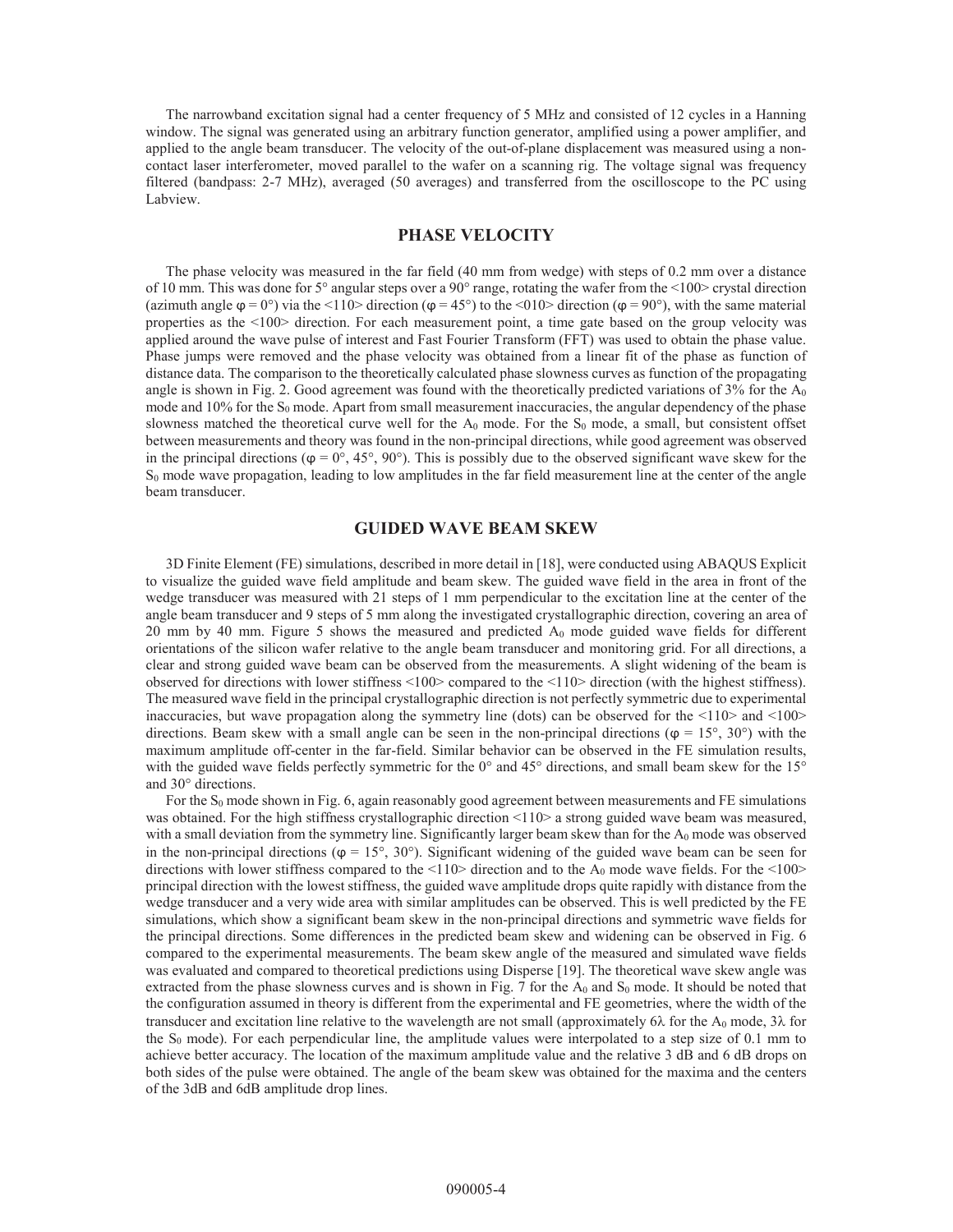

**FIGURE 5.** Experimental measurement (left) and FE simulation (right) of guided wave beam skew; evaluation of amplitude (FFT) at each monitoring location for A<sub>0</sub> mode, excitation along different crystallographic orientations:  $\varphi = 0^{\circ}$ (<100> crystal orientation),  $\varphi = 15^\circ$ ,  $\varphi = 30^\circ$ ,  $\varphi = 45^\circ$  (<110> crystal orientation).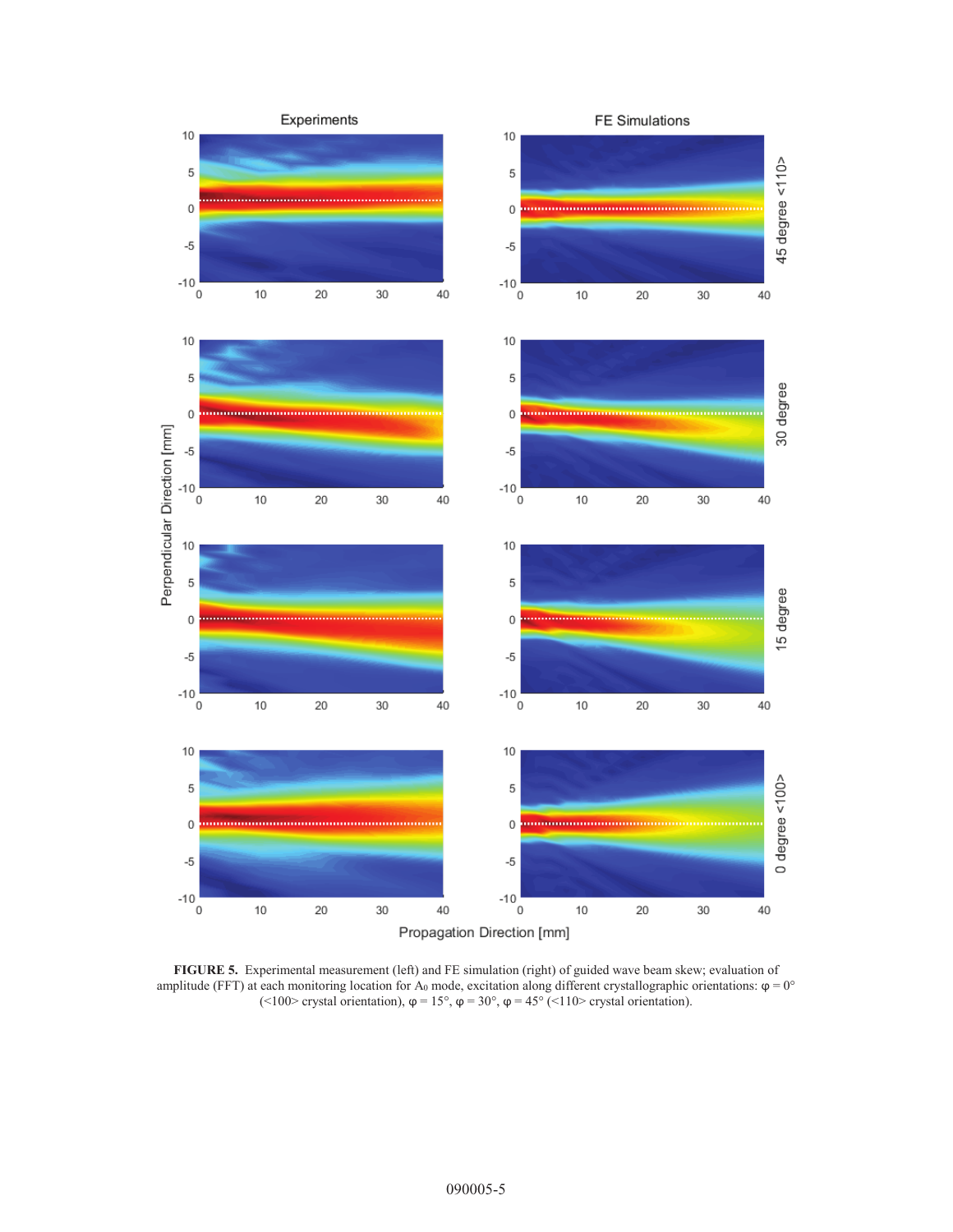

**FIGURE 6.** Experimental measurement (left) and FE simulation (right) of guided wave beam skew; evaluation of amplitude (FFT) at each monitoring location for S<sub>0</sub> mode, excitation along different crystallographic orientations:  $\varphi = 0^{\circ}$ (<100> crystal orientation),  $\varphi = 15^{\circ}$ ,  $\varphi = 30^{\circ}$ ,  $\varphi = 45^{\circ}$  (<110> crystal orientation).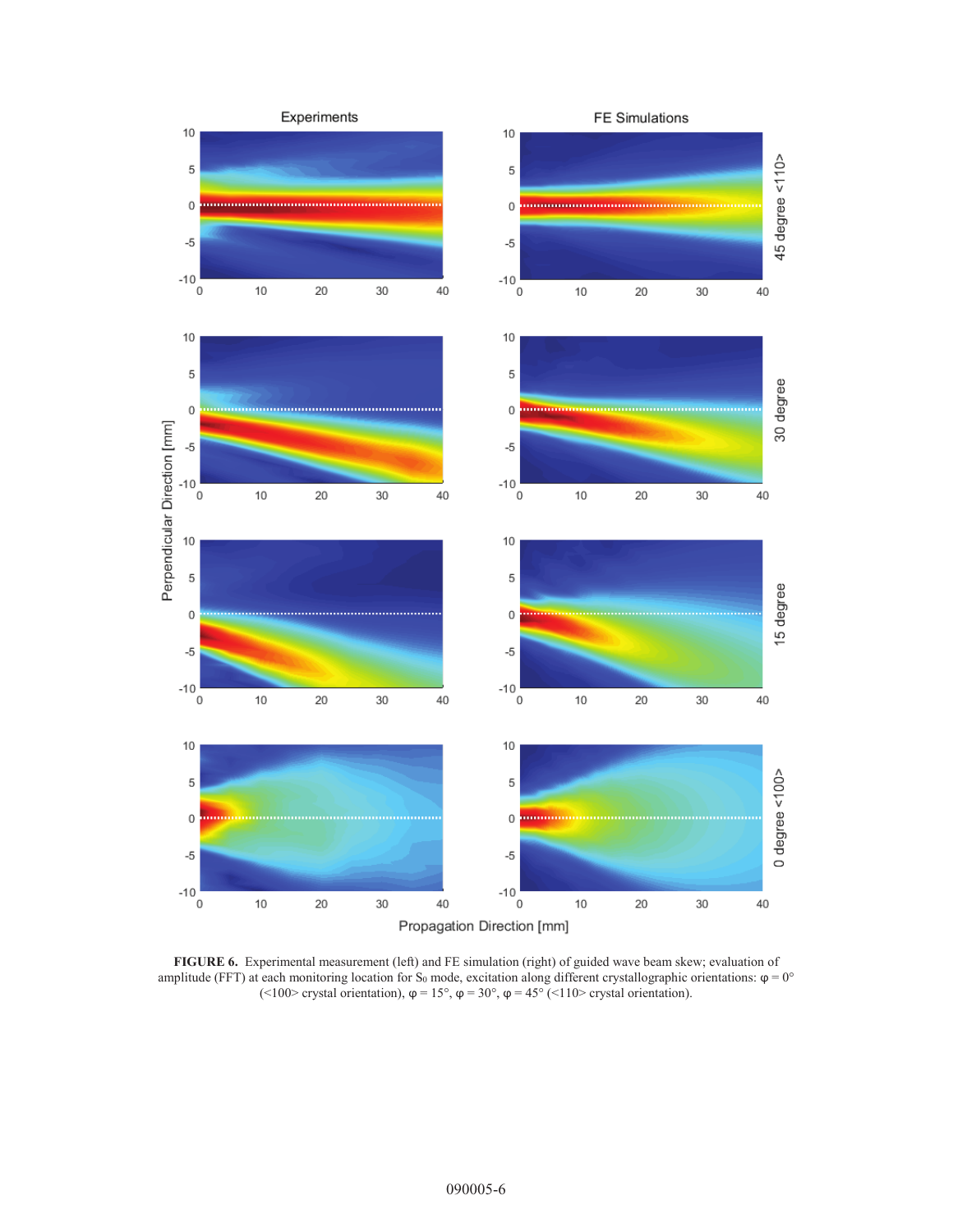

**FIGURE 7.** Wave skew angles for A<sub>0</sub> (purple solid lines, red dots) and S<sub>0</sub> (brown solid lines, black dots) modes: theory (solid), experiments 3dB drop centers (stars); FE evaluation: maximum (diamonds, dashed), 3dB drop centers (circles, dash-dotted), 6 dB drop centers (squares, dashed).

For the  $A_0$  mode the theoretically predicted maximum skew angle is 3.6 $\degree$ , as can be seen in Fig. 7. Good agreement of the FE simulations with theory can be observed, irrespective of the evaluation method (maximum value, 3 dB amplitude drop, 6 dB amplitude drop). For the  $A_0$  mode, a strong wave pulse with symmetry to the skew direction was observed in Fig. 5, in good approximation, the excitation can be assumed similar to a line source with a width of approximately 6 $\lambda$ . The experimentally observed skew angles for propagation directions of 15° and 30° relative to the <100> crystal orientation show good agreement with theoretical calculations. For the principal directions, the difference between measured and predicted skew angles is at most 0.3°, this difference is possibly due to misalignment of the wafer and transducer. Theoretical calculations predict a larger maximum skew angle of 10.6° for the  $S_0$  mode, in line with the observed larger variation of the phase slowness. For the FE simulations in propagation directions at an angle to the  $\langle 110 \rangle$  direction, a significant beam widening and asymmetry of the beam relative to the maximum amplitude on each perpendicular line can be seen (Fig. 6). Depending on the evaluation methodology, an over-estimation of the beam skew angle (line of maximal amplitude) or under-estimation (center line of 6 dB drop) is observed in Fig. 7. The center line for a 3 dB amplitude drop appears to match the theoretical predictions, but this very likely depends on the excitation width (for  $S_0$  mode approximately  $3\lambda$ ) and should not be over-interpreted. A general agreement of the observed skew angles is obtained, but exact values depend on the configuration and evaluation method. Experimental values are shown using the 3 dB drop evaluation. Skew angles of up to  $1.9^{\circ}$  were observed for the S<sub>0</sub> mode in the principal directions, a larger error than observed for the A<sub>0</sub> mode. The experimentally observed beam skew in the non-principal directions is consistently larger than predicted from theory and observed for the FE simulations (see Fig. 6). More research will be required to ascertain whether this corresponds to measurement inaccuracies or whether some of the assumptions are not valid for the experimental setup.

#### **CONCLUSIONS**

Guided wave propagation in single crystal silicon wafers was measured experimentally and simulated using 3D FE models. The material anisotropy results in a dependency of the wave propagation characteristics on the direction relative to the crystallographic orientation. Measured phase velocities for the fundamental  $A_0$  and  $S_0$ modes in general match well with the theoretically predicted phase slowness curves. The larger variation of the  $S_0$  phase slowness by about 10% leads to significant skew angles of up to  $11^\circ$  for the guided wave beam. Similar beam skew and widening behavior was observed for both fundamental modes between experimental measurements and FE simulations. For the  $A_0$  mode, variations in the phase slowness of about 3% for different propagation directions lead to beam skew angles below 4°, with good agreement to theoretical predictions. For the S<sub>0</sub> mode, asymmetries and an influence of the skew angle evaluation method were observed. For this mode, systematically larger skew angles have been measured when compared to the FE simulations and predicted from theory.